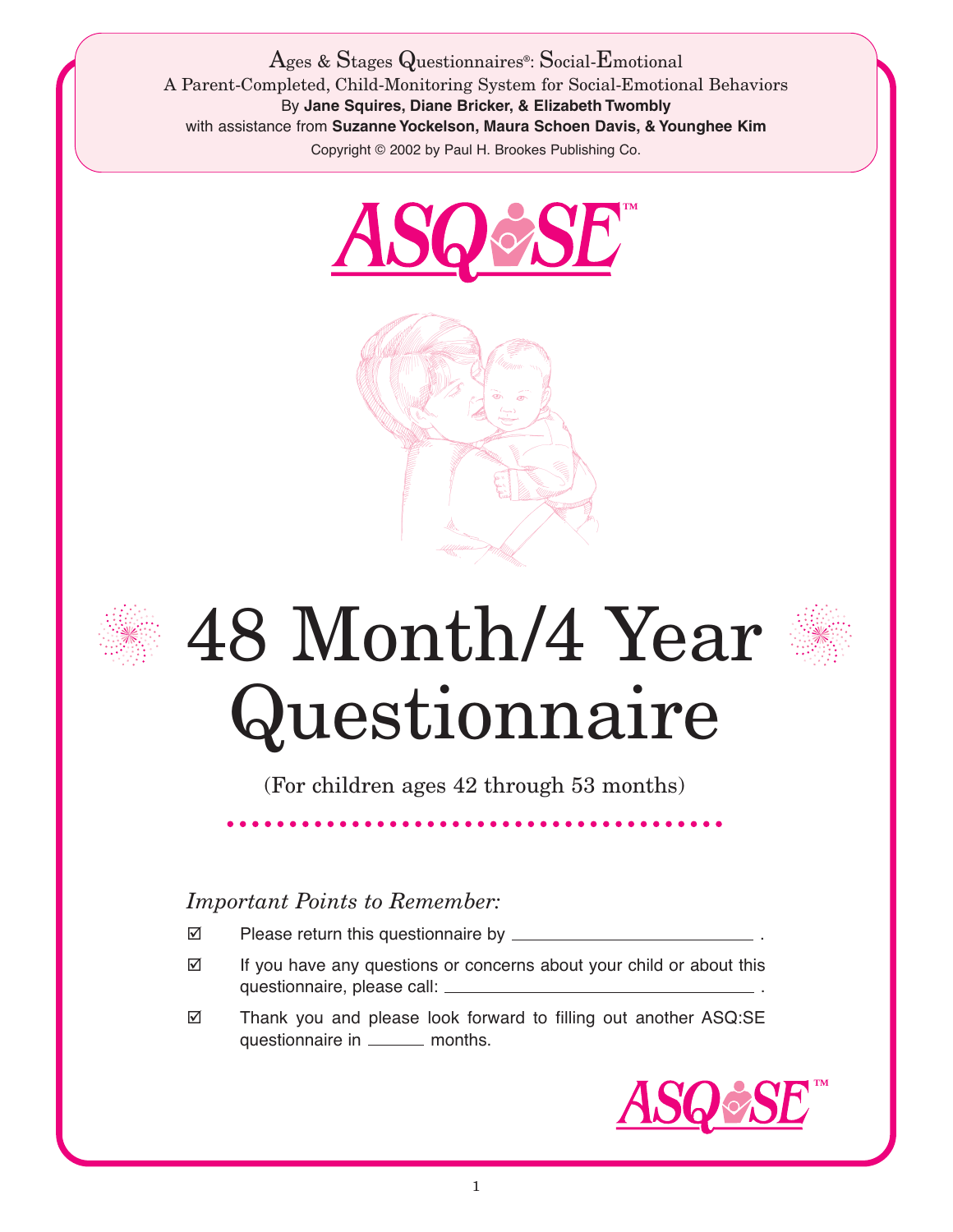| Ages & Stages Questionnaires <sup>®</sup> : Social-Emotional<br>A Parent-Completed, Child-Monitoring System for Social-Emotional Behaviors<br>By Jane Squires, Diane Bricker, & Elizabeth Twombly<br>with assistance from Suzanne Yockelson, Maura Schoen Davis, & Younghee Kim<br>Copyright © 2002 by Paul H. Brookes Publishing Co. |
|---------------------------------------------------------------------------------------------------------------------------------------------------------------------------------------------------------------------------------------------------------------------------------------------------------------------------------------|
| 48 Month/4 Year ASQ:SE<br>Questionnaire                                                                                                                                                                                                                                                                                               |
| (For children ages 42 through 53 months)                                                                                                                                                                                                                                                                                              |
| .                                                                                                                                                                                                                                                                                                                                     |
|                                                                                                                                                                                                                                                                                                                                       |
|                                                                                                                                                                                                                                                                                                                                       |
| Please provide the following information.                                                                                                                                                                                                                                                                                             |
|                                                                                                                                                                                                                                                                                                                                       |
|                                                                                                                                                                                                                                                                                                                                       |
|                                                                                                                                                                                                                                                                                                                                       |
|                                                                                                                                                                                                                                                                                                                                       |
|                                                                                                                                                                                                                                                                                                                                       |
|                                                                                                                                                                                                                                                                                                                                       |
|                                                                                                                                                                                                                                                                                                                                       |
|                                                                                                                                                                                                                                                                                                                                       |
|                                                                                                                                                                                                                                                                                                                                       |
|                                                                                                                                                                                                                                                                                                                                       |
|                                                                                                                                                                                                                                                                                                                                       |
|                                                                                                                                                                                                                                                                                                                                       |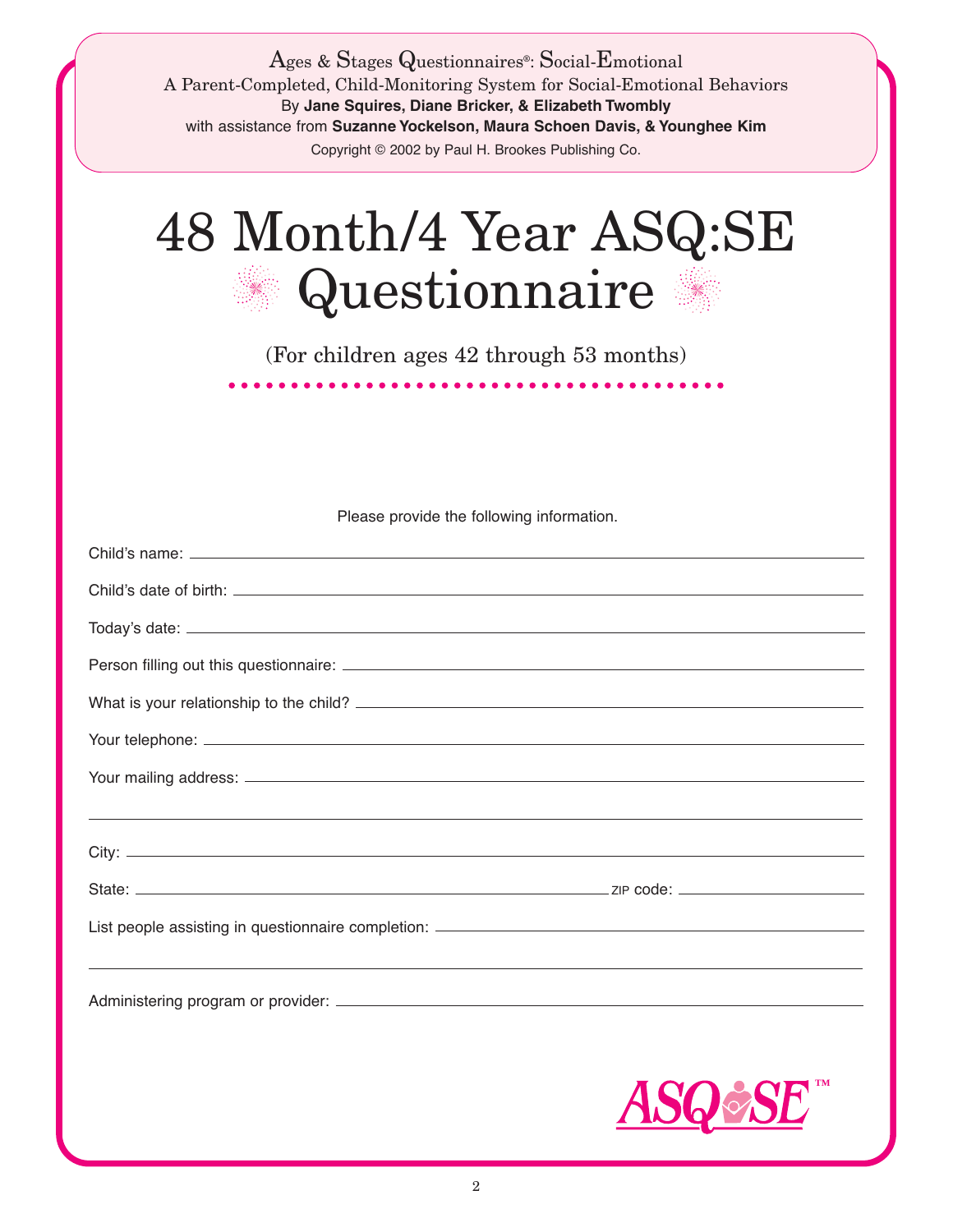| 1.<br>2.             | Please read each question carefully and<br>Check the box $\square$ that best describes your child's behavior and<br>Check the circle $\bigcirc$ if this behavior is a concern | <b>MOST</b><br>OF THE<br><b>TIME</b> | <b>SOMETIMES</b> | <b>RARELY</b><br>OR<br><b>NEVER</b> | CHECK IF<br>THIS IS A<br>CONCERN |
|----------------------|-------------------------------------------------------------------------------------------------------------------------------------------------------------------------------|--------------------------------------|------------------|-------------------------------------|----------------------------------|
|                      | 1. Does your child look at you when you talk to<br>him?                                                                                                                       | $\Box$ z                             | ∎∨               | $\Box$ x                            |                                  |
| 2.                   | Does your child cling to you more than you<br>expect?                                                                                                                         | $\square$ x                          | _l ∨             | $\square$ z                         |                                  |
| 3.                   | Does your child talk and/or play with adults<br>she knows well?                                                                                                               | $\Box$ z                             | ∎∨               | $\square$ x                         |                                  |
| 4.                   | When upset, can your child calm down within<br>15 minutes?                                                                                                                    | $\square$ z                          | ∎∨               | $\square$ x                         |                                  |
| 5.                   | Does your child like to be hugged or cuddled?                                                                                                                                 | $\Box$ z                             | _l v             | $\square$ x                         |                                  |
| 6.                   | Does your child seem too friendly with<br>strangers?                                                                                                                          | $\square$ x                          | $\mathbf{I}$ v   | $\square$ z                         |                                  |
| 7.                   | Can your child settle himself down after<br>periods of exciting activity?                                                                                                     | $\Box$ z                             | <b>_ </b> ∨      | $\Box$ x                            |                                  |
| 8.                   | Does your child cry, scream, or have tantrums<br>for long periods of time?                                                                                                    | $\Box$ x                             | ◘∨               | $\Box$ z                            |                                  |
| 9.                   | Is your child interested in things around her,<br>such as people, toys, and foods?                                                                                            | Qz                                   | $\square$ v      | $\Box$ x                            |                                  |
| TOTAL POINTS ON PAGE |                                                                                                                                                                               |                                      |                  | $\sim$                              |                                  |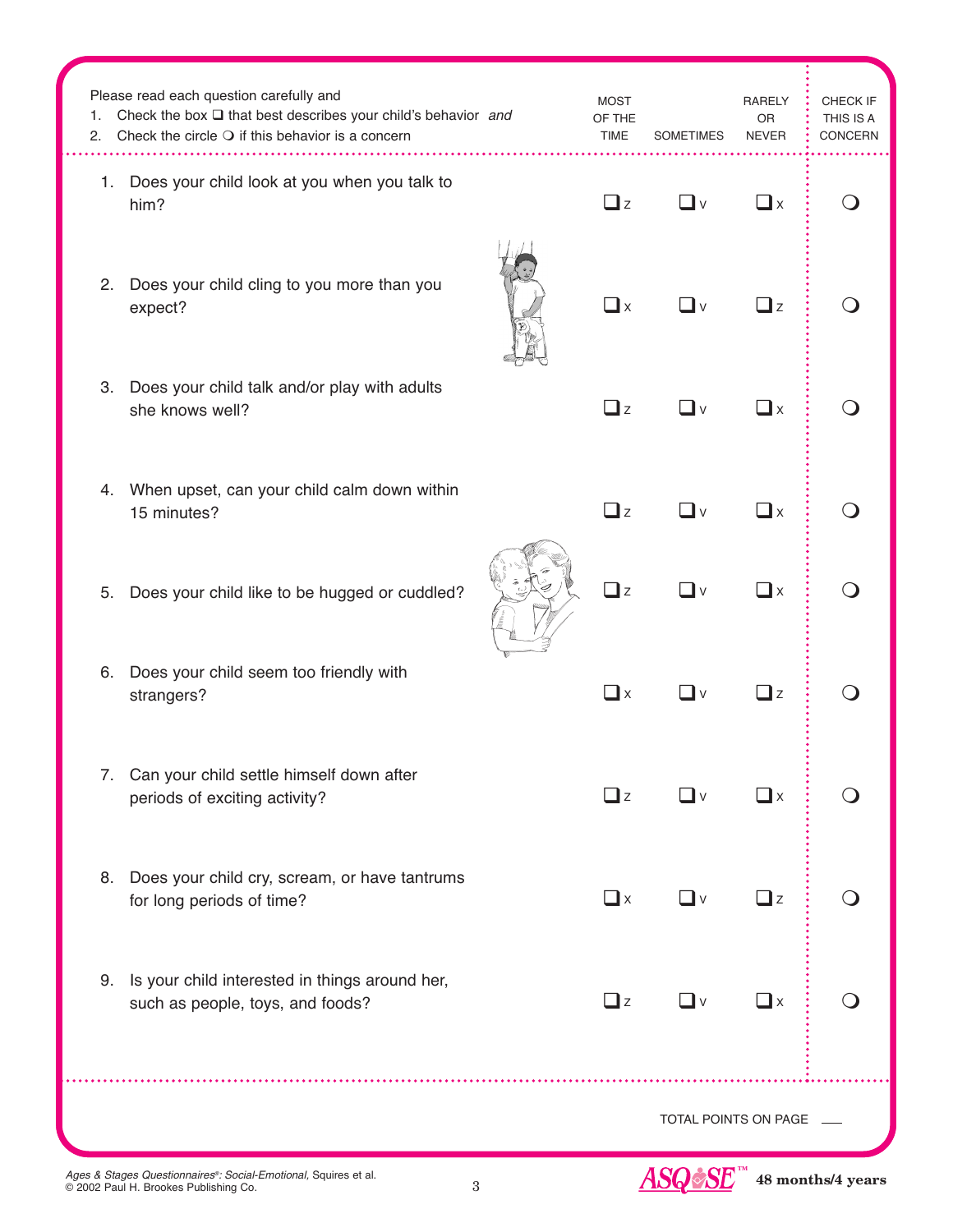|     |                                                                                                                      | <b>MOST</b><br>OF THE<br>TIME | <b>SOMETIMES</b>     | RARELY<br>OR<br><b>NEVER</b> | CHECK IF<br>THIS IS A<br>CONCERN |
|-----|----------------------------------------------------------------------------------------------------------------------|-------------------------------|----------------------|------------------------------|----------------------------------|
|     | 10. Does your child stay dry during the day?                                                                         | $\Box$ z                      | $\Box$ v             | $\square$ x                  | $\left( \quad \right)$           |
| 11. | Does your child have eating problems, such as<br>stuffing foods, vomiting, eating nonfood items,<br>?                |                               |                      |                              |                                  |
|     | (You may write in another problem.)                                                                                  | $\Box$ x                      | ◘∨                   | $\Box$ z                     |                                  |
|     | 12. Do you and your child enjoy mealtimes together?                                                                  | $\Box$ z                      | $\Box$ v             | $\square$ x                  |                                  |
|     | 13. Does your child do what you ask her to do?                                                                       | $\Box$ z                      | ❏ⅴ                   | $\square$ x                  |                                  |
|     | 14. Does your child seem happy?                                                                                      | $\Box$ z                      | <b>∟</b> ∨           | $\square$ x                  |                                  |
|     | 15. Does your child sleep at least 8 hours in a<br>24-hour period?                                                   | $\Box$ z                      | _l ∨                 | $\square$ x                  |                                  |
| 16. | Does your child seem more active than other<br>children his age?                                                     | $\square$ x                   | l v                  | $\mathbf{z}$                 |                                  |
| 17. | Does your child use words to tell you what<br>she wants or needs?                                                    | $\Box$ z                      | <b>U</b> ∨           | $\square$ x                  |                                  |
|     | 18. Can your child stay with activities he enjoys for<br>at least 10 minutes (not including watching<br>television)? | $\Box$ z                      | ❏ⅴ                   | $\square$ x                  |                                  |
|     |                                                                                                                      |                               | TOTAL POINTS ON PAGE |                              |                                  |

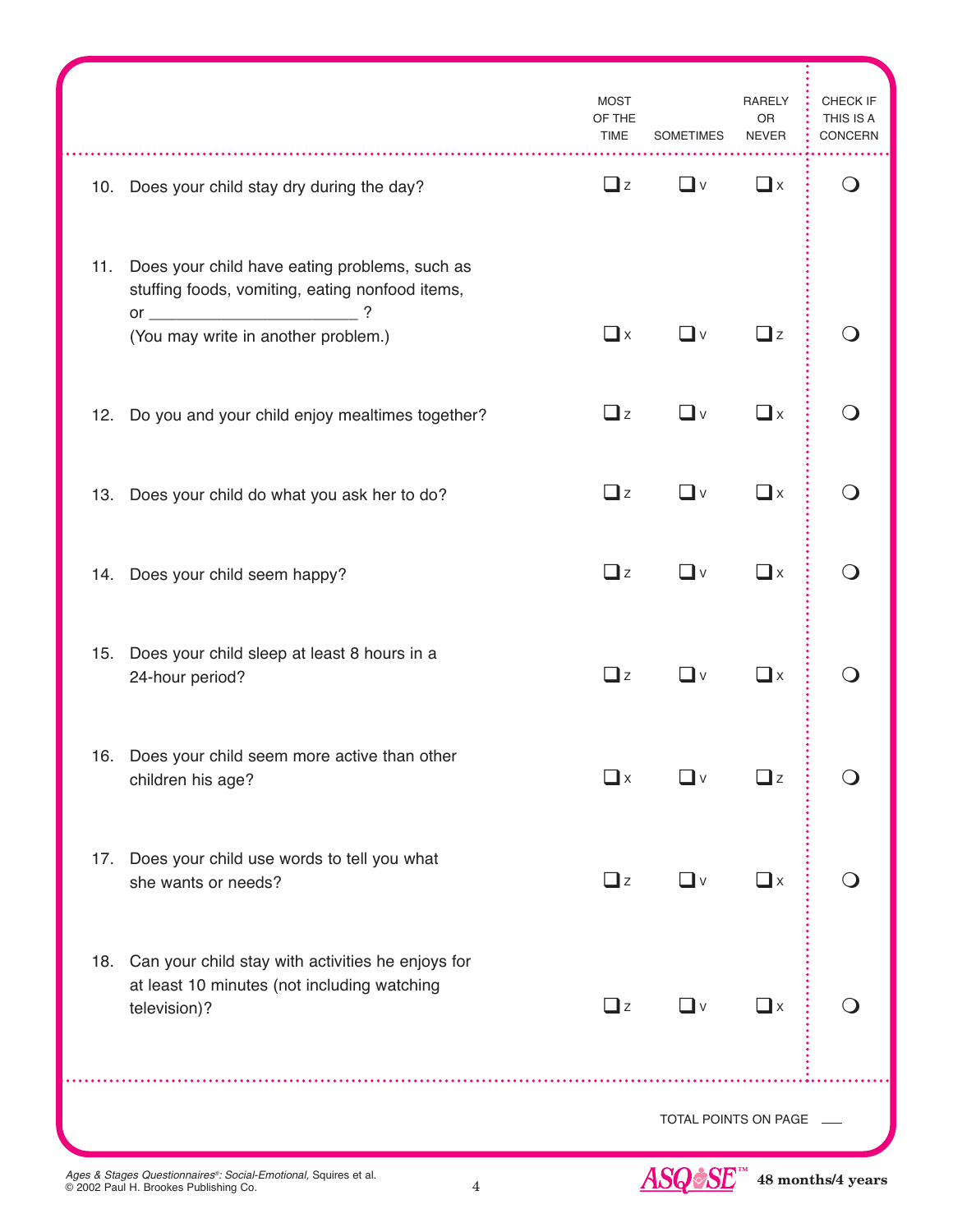|                      |                                                                                                                                                                               |  | <b>MOST</b><br>OF THE<br><b>TIME</b> | <b>SOMETIMES</b> | RARELY<br>0R<br><b>NEVER</b> | CHECK IF<br>THIS IS A<br><b>CONCERN</b> |
|----------------------|-------------------------------------------------------------------------------------------------------------------------------------------------------------------------------|--|--------------------------------------|------------------|------------------------------|-----------------------------------------|
| 19.                  | Does your child use words to describe her<br>feelings and the feelings of others, such as,<br>"I'm happy," "I don't like that," or "She's sad"?                               |  | $\Box$ z                             | $\Box$ v         | $\Box$ x                     |                                         |
| 20.                  | Can your child move from one activity to the<br>next with little difficulty, such as from playtime<br>to mealtime?                                                            |  | $\Box$ z                             | $\square$ v      | $\square$ x                  |                                         |
| 21.                  | Does your child explore new places, such as a<br>park or a friend's home?                                                                                                     |  | $\Box$ z                             | ◘∨               | $\square$ x                  |                                         |
| 22.                  | Does your child do things over and over<br>and can't seem to stop? Examples are<br>rocking, hand flapping, spinning,<br>$or \fbox{---}$<br>(You may write in something else.) |  | $\Box$ x                             | ∐∨               | $\Box$ z                     |                                         |
| 23.                  | Does your child hurt himself on purpose?                                                                                                                                      |  | $\Box$ x                             | l I v            | $\square$ z                  |                                         |
| 24.                  | Does your child follow rules (at home, at child<br>care)?                                                                                                                     |  | $\Box$ z                             | ◘∨               | $\Box$ $\times$              |                                         |
| 25.                  | Does your child destroy or damage things on<br>purpose?                                                                                                                       |  | $\Box$ x                             | $\Box$ v         | $\Box$ z                     |                                         |
| 26.                  | Does your child stay away from dangerous<br>things, such as fire and moving cars?                                                                                             |  | $\Box$ z                             | ❏ⅴ               | $\square$ x                  |                                         |
| TOTAL POINTS ON PAGE |                                                                                                                                                                               |  |                                      |                  |                              |                                         |

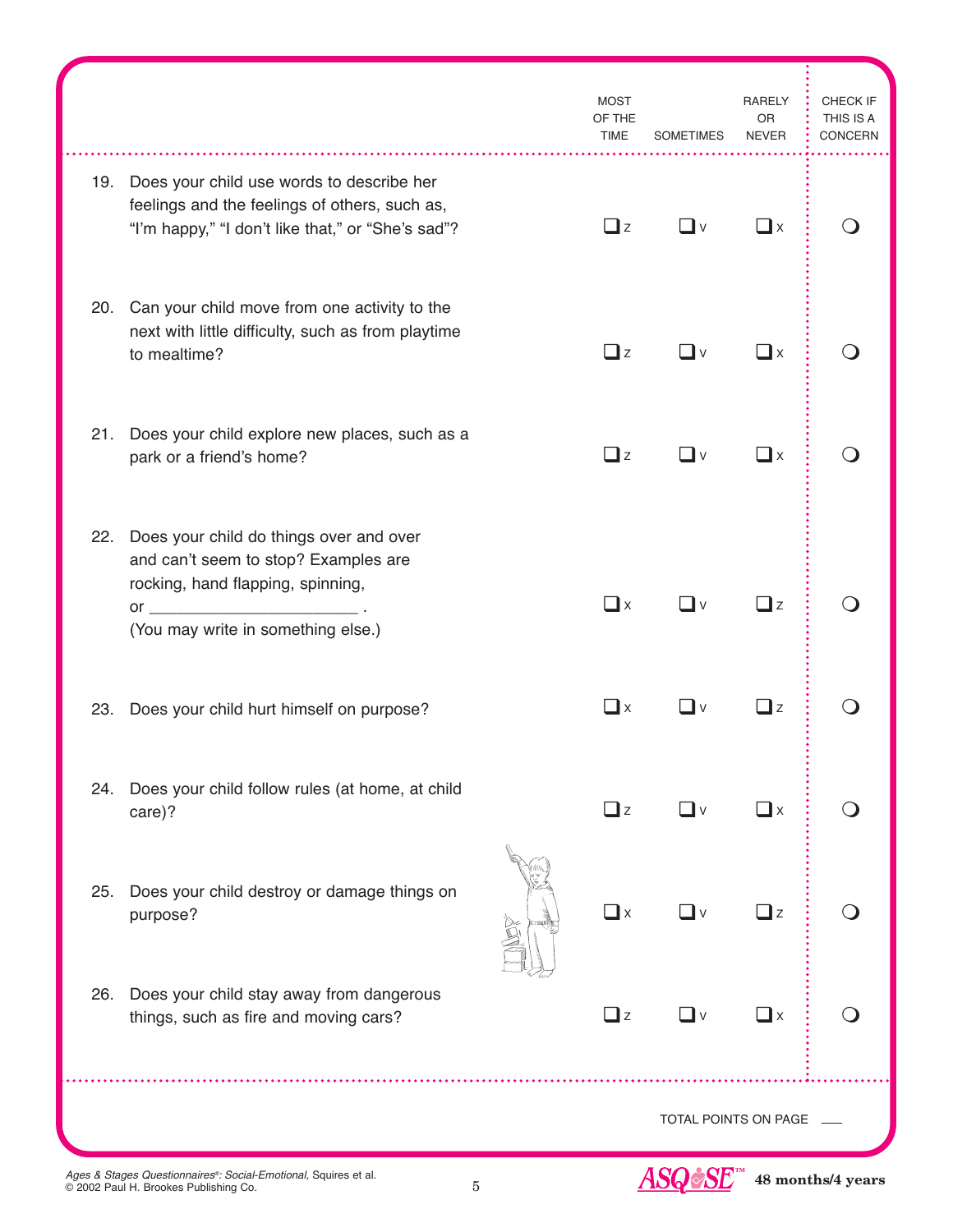|     |                                                                                                                                     | <b>MOST</b><br>OF THE<br><b>TIME</b> | <b>SOMETIMES</b>     | <b>RARELY</b><br>OR<br><b>NEVER</b> | CHECK IF<br>THIS IS A<br>CONCERN |
|-----|-------------------------------------------------------------------------------------------------------------------------------------|--------------------------------------|----------------------|-------------------------------------|----------------------------------|
|     | 27. Can your child name a friend?                                                                                                   | $\Box$ z                             | $\Box$ v             | $\Box$ x                            | $\Omega$                         |
| 28. | Does your child show concern for other<br>people's feelings? For example, does<br>she look sad when someone is hurt?                | $\Box$ z                             | ∐∨                   | $\Box$ x                            |                                  |
| 29. | Do other children like to play with your<br>child?                                                                                  | $\Box$ z                             | $\Box$ v             | $\Box$ x                            |                                  |
| 30. | Does your child like to play with other<br>children?                                                                                | $\Box$ z                             | $\Box$ v             | $\Box$ x                            |                                  |
| 31. | Does your child try to hurt other children,<br>adults, or animals (for example, by kicking<br>or biting)?                           | $\Box$ x                             | ❏ⅴ                   | $\Box$ z                            |                                  |
| 32. | Does your child show an interest or knowledge<br>of sexual language and activity?                                                   | $\Box$ x                             | _l ∨                 | $\Box$ z                            |                                  |
| 33. | Has anyone expressed concerns about your<br>child's behaviors? If you checked "sometimes"<br>or "most of the time," please explain: | $\Box$ x                             | $\Box$ v             | $\Box$ z                            |                                  |
|     |                                                                                                                                     |                                      |                      |                                     |                                  |
|     |                                                                                                                                     |                                      |                      |                                     |                                  |
|     |                                                                                                                                     |                                      | TOTAL POINTS ON PAGE |                                     |                                  |